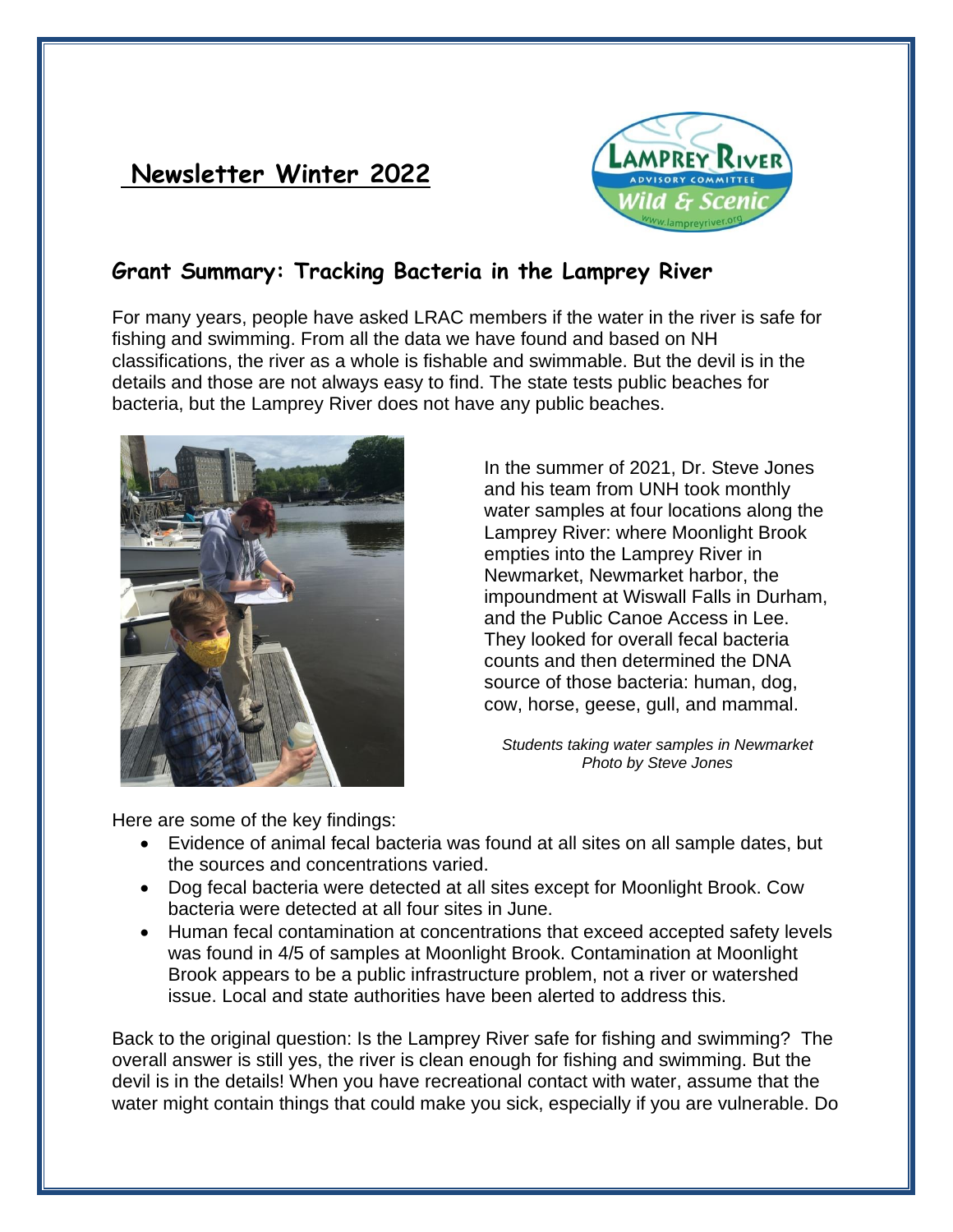not expose open skin wounds to untreated water. Try to keep untreated water out of your eyes, mouth, and nose; if it happens, rinse with fresh water. Scoop dog poop and dispose of it properly. Avoid direct contact with surface waters after a heavy rain storm.

To read the full report, please visit [www.LampreyRiver.org](http://www.lampreyriver.org/) and type "bacterial tracking" in the search box. For more guidance about safely recreating on surface waters such as the Lamprey, type "recreational precautions for bacteria" in the search box.

#### **To Feed or Not to Feed? Oh, Deer!**



http://extension.unh.edu

Humans know that winter is a hard time. We do our best to take extra care of our families, our homes, our animals, and our neighbors. So what about our deer friends? They are outside. They look cold and hungry. They surely must need our help. Or do they?

Deer have evolved behavioral and physiological strategies to help them survive winter. They build up their fat reserves during the summer and fall. They lie low when snow is abundant, so they do not waste valuable calories. They create pathways through the woods so they can evade predators. They gather in small groups for warmth.

Many people feed deer in winter with hay, corn, white cedar brush, vegetable scraps, or livestock pellets. Such feeding is done with good intentions, but even the best of intentions can have serious, negative impacts. These good intentions can go terribly wrong: more deer starve than would occur naturally, the land near the feeding station is degraded or destroyed, diseases are more likely to spread through the deer population, the youngest deer incur the greatest harm, predation increases, deer lose their wildness and become dependent on people, and more deer are killed in collisions with cars. Feeding is a non-productive, short-term activity. What can landowners do to help the deer in the long term?

- Provide deer opportunities to build their fat reserves before winter.
- Protect the deer's natural habitat:
	- $\circ$  Leave a variety of trees on the property for browse: beeches, white cedars, hemlocks, oaks, fruiting trees and shrubs.
	- $\circ$  Let white cedars grow naturally: do not prune them. Over its long lifetime, a white cedar's natural litterfall can feed many deer for many years and its boughs and branches provide shelter. A cut cedar feeds a herd for one day.
	- $\circ$  Perform light timber management activities in winter when the deer need the browse most.
	- $\circ$  Distribute browse areas and winter cover areas throughout the property: discourage concentrating resources. Small herds are desirable, but large

Lamprey River Advisory Committee Newsletter Winter 2022 Page **2** of **3**